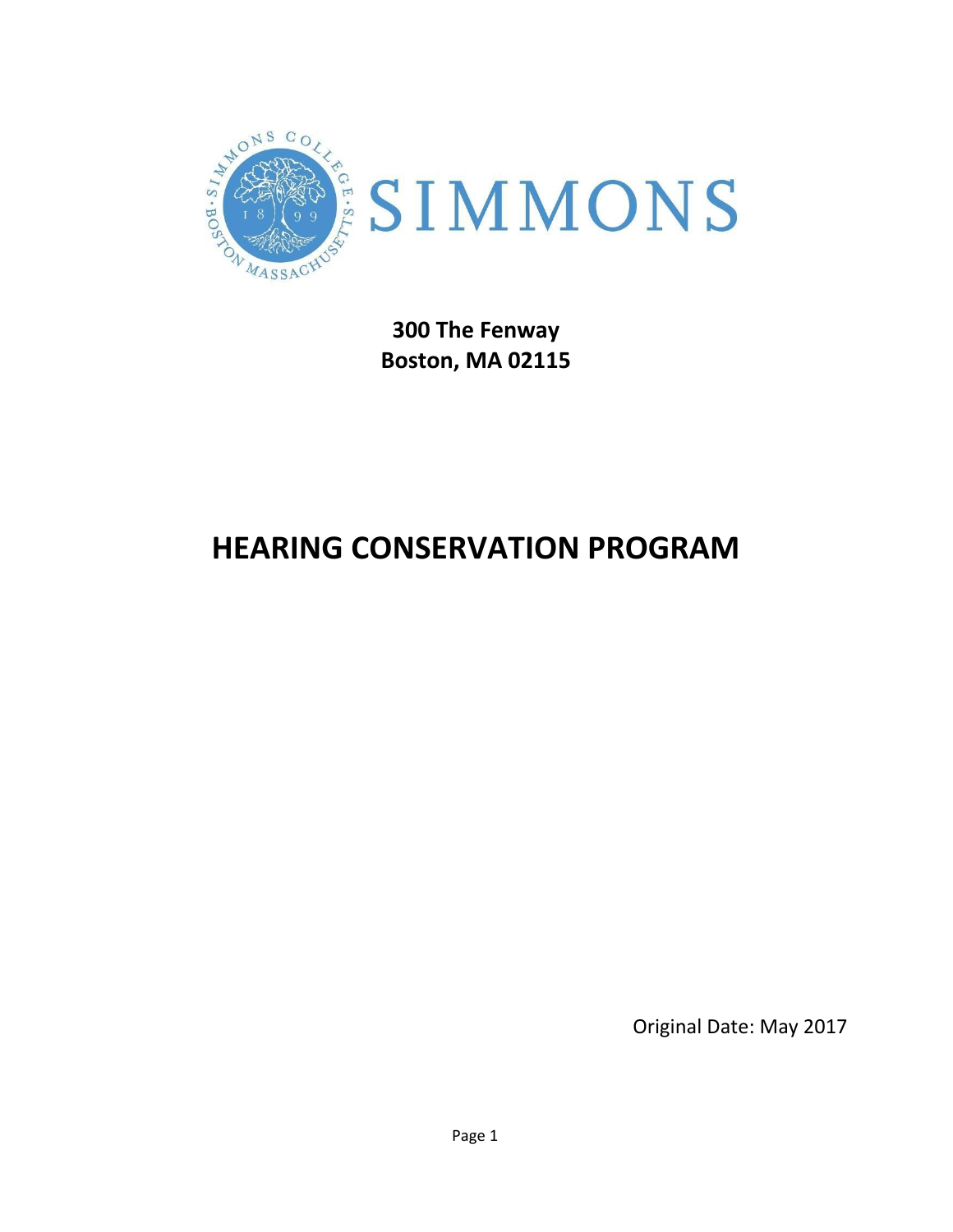# **HEARING CONSERVATION PROGRAM REVIEW SUMMARY**

| <b>Revision(s)</b> | By | <b>Affiliation</b> | <b>Date</b> | <b>Changes</b> |  |
|--------------------|----|--------------------|-------------|----------------|--|
|                    |    |                    |             |                |  |
|                    |    |                    |             |                |  |
|                    |    |                    |             |                |  |
|                    |    |                    |             |                |  |
|                    |    |                    |             |                |  |
|                    |    |                    |             |                |  |
|                    |    |                    |             |                |  |
|                    |    |                    |             |                |  |
|                    |    |                    |             |                |  |
|                    |    |                    |             |                |  |
|                    |    |                    |             |                |  |
|                    |    |                    |             |                |  |
|                    |    |                    |             |                |  |
|                    |    |                    |             |                |  |
|                    |    |                    |             |                |  |
|                    |    |                    |             |                |  |
|                    |    |                    |             |                |  |
|                    |    |                    |             |                |  |
|                    |    |                    |             |                |  |
|                    |    |                    |             |                |  |
|                    |    |                    |             |                |  |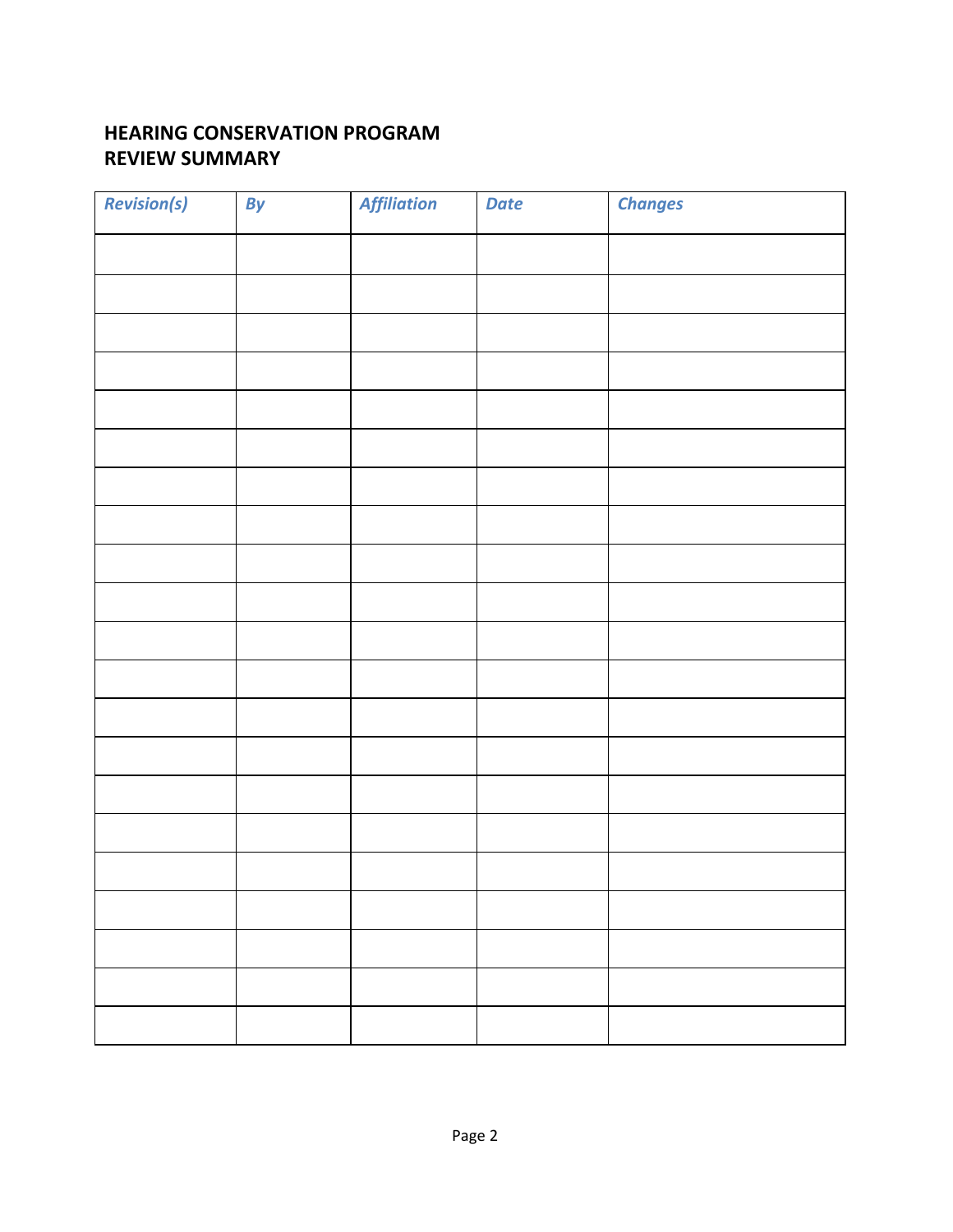# **Table of Contents**

| 1.0 | <b>INTRODUCTION</b>                             | $\mathbf{1}$   |
|-----|-------------------------------------------------|----------------|
| 2.0 | ROLES AND RESPONSIBILITIES                      | $\mathbf 1$    |
| 2.1 | Employees                                       | $\mathbf{1}$   |
| 2.2 | Department Directors, Managers, and Supervisors | $\mathbf{1}$   |
| 2.3 | Director of Environmental Health and Safety     | $\overline{2}$ |
| 2.4 | Talent and Human Capital Strategy               | $\overline{2}$ |
| 3.0 | <b>HAZARDS</b>                                  | $\overline{2}$ |
| 3.1 | How an Ear Works?                               | 3              |
| 3.2 | <b>Warning Signs</b>                            | 3              |
| 3.3 | Loud                                            | 3              |
| 3.4 | <b>Occupational Exposure Limits</b>             | $\pmb{4}$      |
| 4.0 | <b>NOISE MONITORING</b>                         | 4              |
| 4.1 | Area Monitoring                                 | $\pmb{4}$      |
| 4.2 | <b>Personal Monitoring</b>                      | 5              |
| 5.0 | <b>CONTROLS</b>                                 | 6              |
| 5.1 | <b>Engineering Controls</b>                     | 6              |
| 5.2 | <b>Administrative Controls</b>                  | $\overline{7}$ |
| 5.3 | Personal Protective Equipment                   | 7              |
|     | 5.3.1<br><b>Types</b>                           | 8              |
|     | 5.3.2<br><b>Noise Reduction Ratio</b>           | 8              |
| 6.0 | AUDIOGRAMS/HEARING TESTS                        | 9              |
| 7.0 | <b>TRAINING</b>                                 | 10             |
| 8.0 | <b>RECORD KEEPING</b>                           | 10             |
| 8.1 | <b>Annual Review</b>                            | 10             |
| 8.2 | Training                                        | 10             |
| 9.0 | STANDARDS, REFERENCES, AND REGULATIONS          | 11             |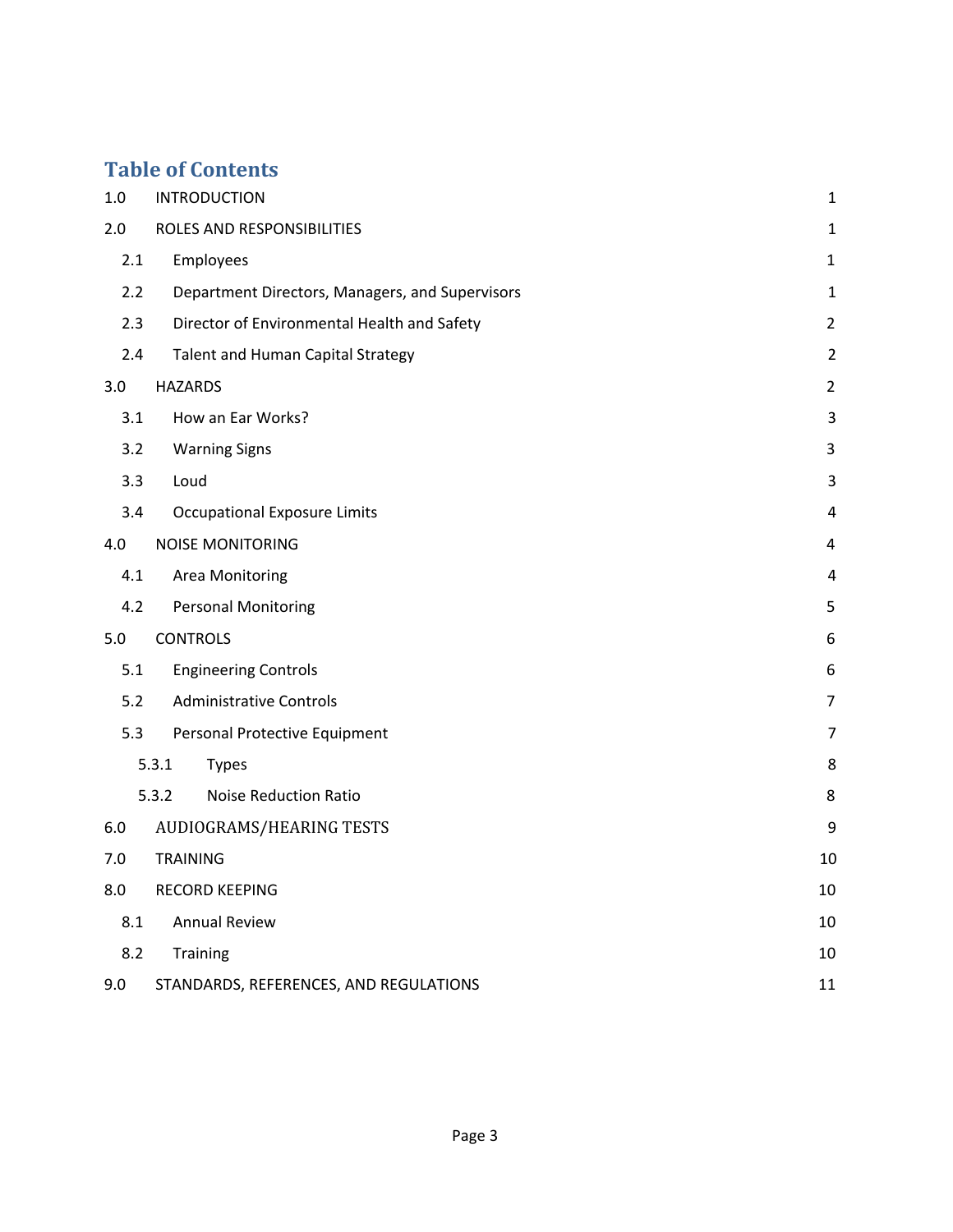#### **FIGURES**

Figure 1 – Ear Diagram

#### **TABLES**

Table 1 – Permissible Noise Exposures Table 2 – Types of Hearing Protection Devices

#### **APPENDICES**

Appendix A – Definitions Appendix B – Record of Hearing Protection Needs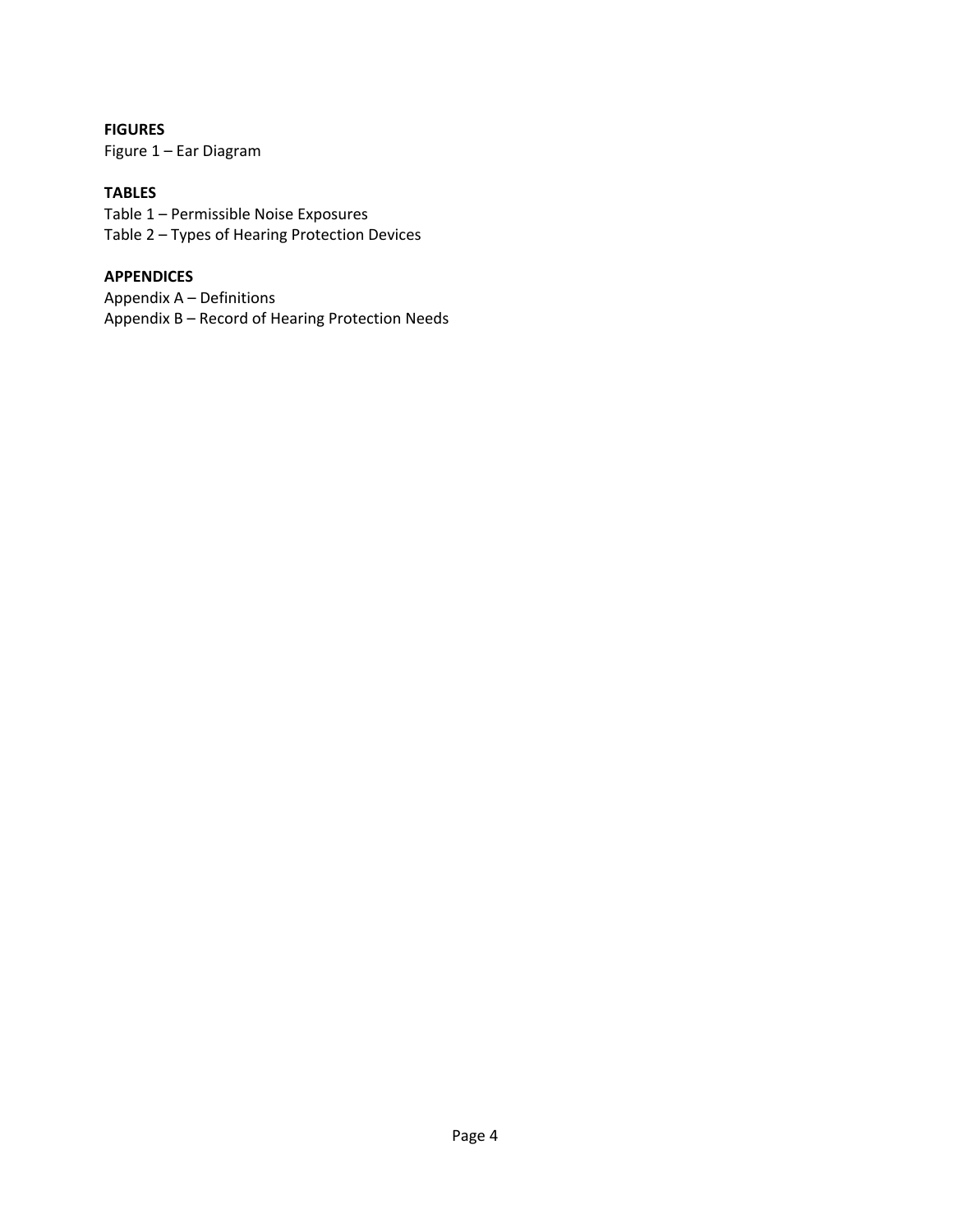## <span id="page-4-0"></span>**1.0 INTRODUCTION**

Every year, approximately 30 million people in the United States are occupationally exposed to hazardous noise. Noise-related hearing loss has been listed as one of the most prevalent occupational health concerns in the United States (U.S.) for more than 25 years. Thousands of workers every year suffer from preventable hearing loss due to high workplace noise levels.

The objective of the Simmons College (Simmons) Hearing Conservation Program is to minimize occupational hearing loss by providing hearing protection, training, and annual hearing tests to all persons working in areas or with equipment that have noise levels equal to or exceeding an eight-hour time-weighted average (TWA) sound limit of 85 dBA (decibels measured on the A scale of a sound level meter). A copy of the U.S. Occupational Safety and Health Administration (OSHA) Hearing Conservation Standard, 29 Code of Federal Regulations (CFR) 1910.95, is available on OSHA's webpage for [Noise](https://www.osha.gov/dts/osta/otm/noise/hcp/) and Hearing [Conservation.](https://www.osha.gov/dts/osta/otm/noise/hcp/)

Appendix A provides the definitions associated with this program.

### <span id="page-4-1"></span>**2.0 ROLES AND RESPONSIBILITIES**

Below outlines specific responsibilities for certain individuals within Simmons.

#### <span id="page-4-2"></span>**2.1 Employees**

Employees will:

- 1. Assist their supervisor in identifying potentially hazardous noise locations or operations.
- 2. Report to supervisor changes in the workplace or noisy conditions.
- 3. Schedule and complete annual audiometric testing or exposure assessment as instructed by the Director of Environmental Health and Safety (EH&S).
- 4. Use safe work practices.
- 5. Use hearing protection as required and in accordance with training on how to use them. Do not use hearing protection unless training on how to use it.
- 6. Request new hearing protection, when needed.
- 7. Follow the proper care instructions for hearing protection to ensure proper use.
- 8. Attend annual training on noise and hearing protection.
- 9. Comply with this Hearing Conservation Program.

#### <span id="page-4-3"></span>**2.2 Department Directors, Managers, and Supervisors**

Each department is responsible for ensuring employees are provided the support and means to adequately implement this program. Department Directors, Managers, and Supervisors will:

- 1. Identify to EH&S equipment and locations where high noise levels are suspected.
- 2. Identify to EH&S employees who may be exposed to excessive noise levels.
- 3. Ensure employees enroll in medical surveillance program, if applicable.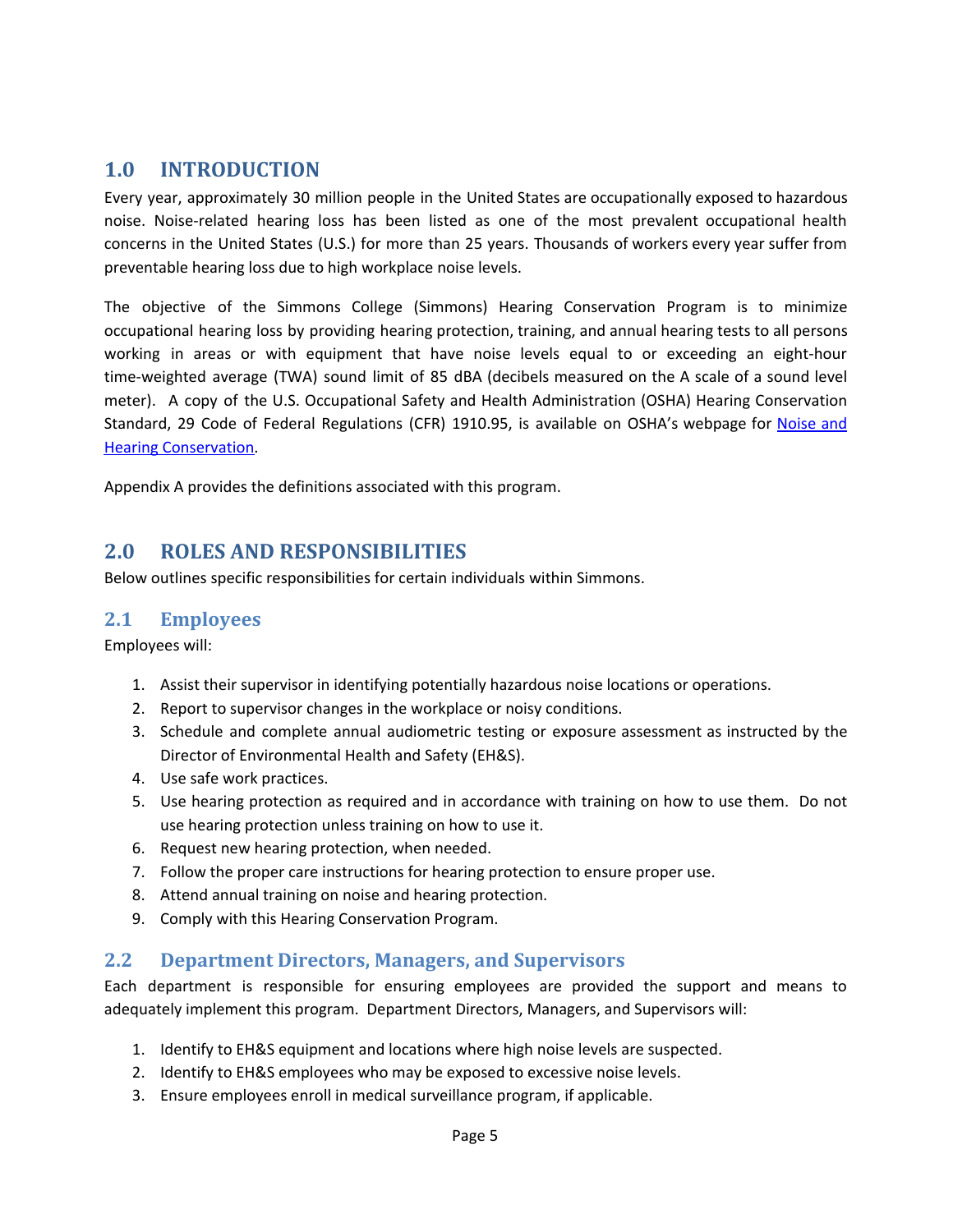- 4. Use engineering and administrative controls to limit employee exposure.
- 5. Provide adequate hearing protection for employees.
- 6. Provide cleaning supplies for hearing protection, if required.

#### <span id="page-5-0"></span>**2.3 Director of Environmental Health and Safety**

The responsibilities of the Director of EH&S are to:

- 1. Develop, implement, and administer this program and this written document.
- 2. Provide technical expertise and equipment necessary to identify work areas and equipment where noise levels equal or exceed 85 dBA.
- 3. Conduct noise monitoring, when it is determined to be necessary.
- 4. Periodically re-monitor identified at-risk employees.
- 5. Resurvey work areas and equipment when notified that noise levels may have changed due to facility or equipment modifications.
- 6. Identify potential high noise areas or equipment during routine building activities and measure sound levels to determine need for additional monitoring or protective equipment.
- 7. Recommend appropriate type(s) of hearing protection devices necessary to protect employees' hearing.
- 8. Train employees on mandatory elements of this program.
- 9. Provide recommendations concerning noise control measures including engineering controls and administrative controls.
- 10. Maintain records of noise measurement.

The Director of EH&S may use a contractor to complete or to assist with these responsibilities.

### <span id="page-5-1"></span>**2.4 Talent and Human Capital Strategy**

Talent and Human Capital Strategy (THCS), which is Simmons' Human Resource Department, will maintain training records and medical surveillance records. In addition, THCS will assist the Director of EH&S, as needed.

### <span id="page-5-2"></span>**3.0 HAZARDS**

Exposure to high levels of noise can cause permanent hearing loss. Neither surgery nor a hearing aid can help correct this type of hearing loss. Short term exposure to loud noise can also cause a temporary change in hearing (your ears may feel stuffed up) or a ringing in your ears (tinnitus). These short-term problems may go away within a few minutes or hours after leaving the noisy area. However, repeated exposures to loud noise can lead to permanent tinnitus and/or hearing loss.

Loud noise can also create physical and psychological stress, reduce productivity, interfere with communication and concentration, and contribute to workplace accidents and injuries by making it difficult to hear warning signals. Noise-induced hearing loss limits your ability to hear high frequency sounds, understand speech, and seriously impairs your ability to communicate.

### <span id="page-5-3"></span>**3.1 How an Ear Works?**

When sound waves enter the outer ear, the vibrations impact the ear drum and are transmitted to the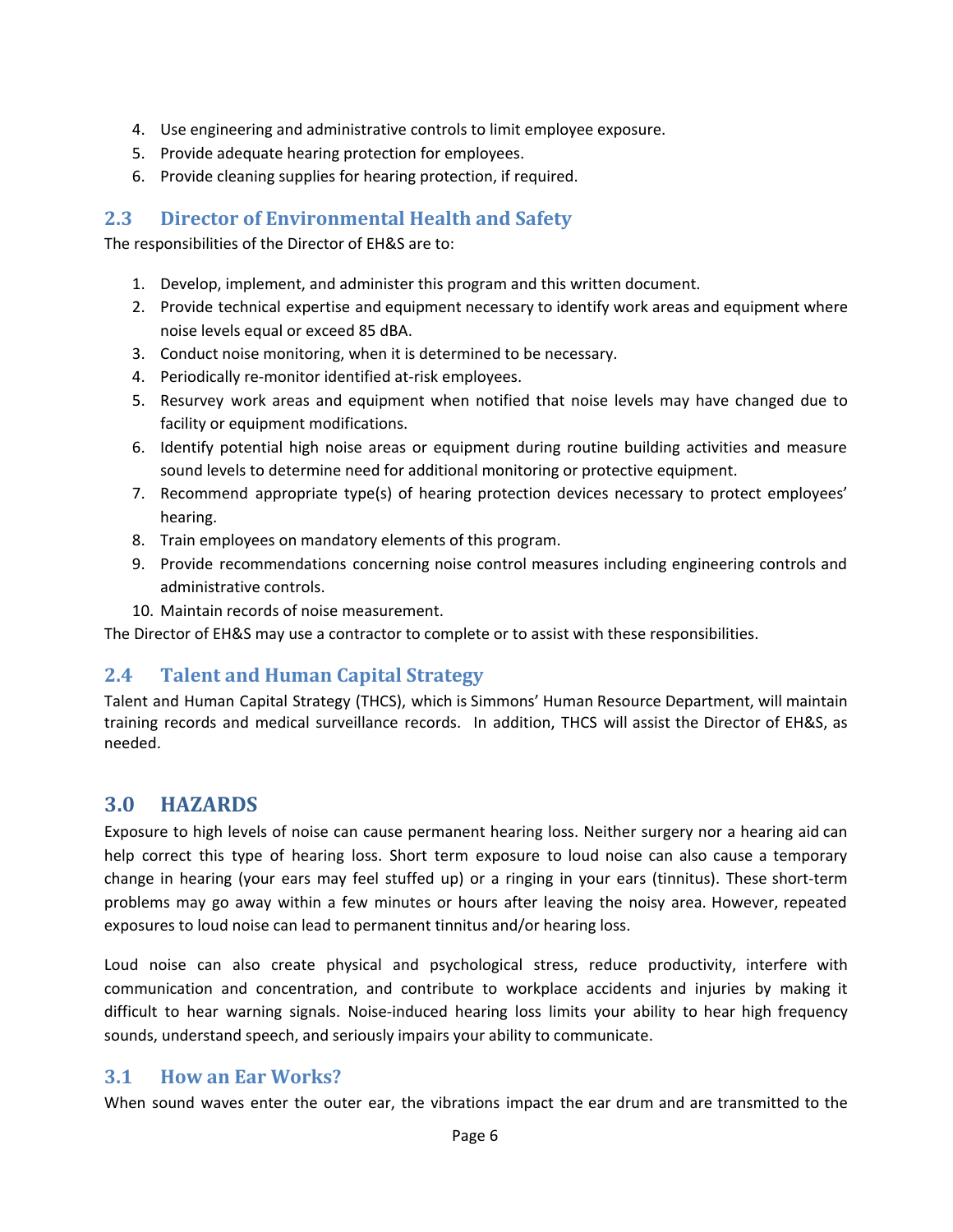middle and inner ear. In the middle ear three small bones called the malleus (or hammer), the incus (or anvil), and the stapes (or stirrup) amplify and transmit the vibrations generated by the sound to the inner ear. The inner ear contains a snail-like structure called the cochlea which is filled with fluid and lined with cells with very fine hairs. These microscopic hairs move with the vibrations and convert the sound waves into nerve impulses–the result is the sound we hear. Figure 1 provides the diagram of the ear.

Exposure to loud noise can destroy these hair cells and cause hearing loss.



**Figure 1 – Ear Diagram 1**

# <span id="page-6-0"></span>**3.2 Warning Signs**

Noise may be a problem in your workplace if:

- You hear ringing or humming in your ears when you leave work.
- You have to shout to be heard by a coworker an arm's length away.
- You experience temporary hearing loss when leaving work.

### <span id="page-6-1"></span>**3.3 Loud**

Noise is measured in units of sound pressure levels called decibels, named after Alexander Graham Bell, using A-weighted sound levels (dBA). The A-weighted sound levels closely match the perception of loudness by the human ear. Decibels are measured on a logarithmic scale which means that a small change in the number of decibels results in a huge change in the amount of noise and the potential damage to a person's hearing.

## <span id="page-6-2"></span>**3.4 Occupational Exposure Limits**

OSHA sets legal limits on noise exposure in the workplace. These limits are based on a worker's time weighted average over an 8 hour day. With noise, OSHA's permissible exposure limit (PEL) is 90 dBA for all workers for an 8 hour day. The OSHA standard uses a 5 dBA exchange rate. This means that when the noise level is increased by 5 dBA, the amount of time a person can be exposed to a certain noise level to receive the same dose is cut in half. Table 1 provides the permissible noise exposures based on duration.

<sup>&</sup>lt;sup>1</sup> <https://www.soundonsound.com/sos/mar11/articles/how-the-ear-works.htm>, viewed February 1, 2016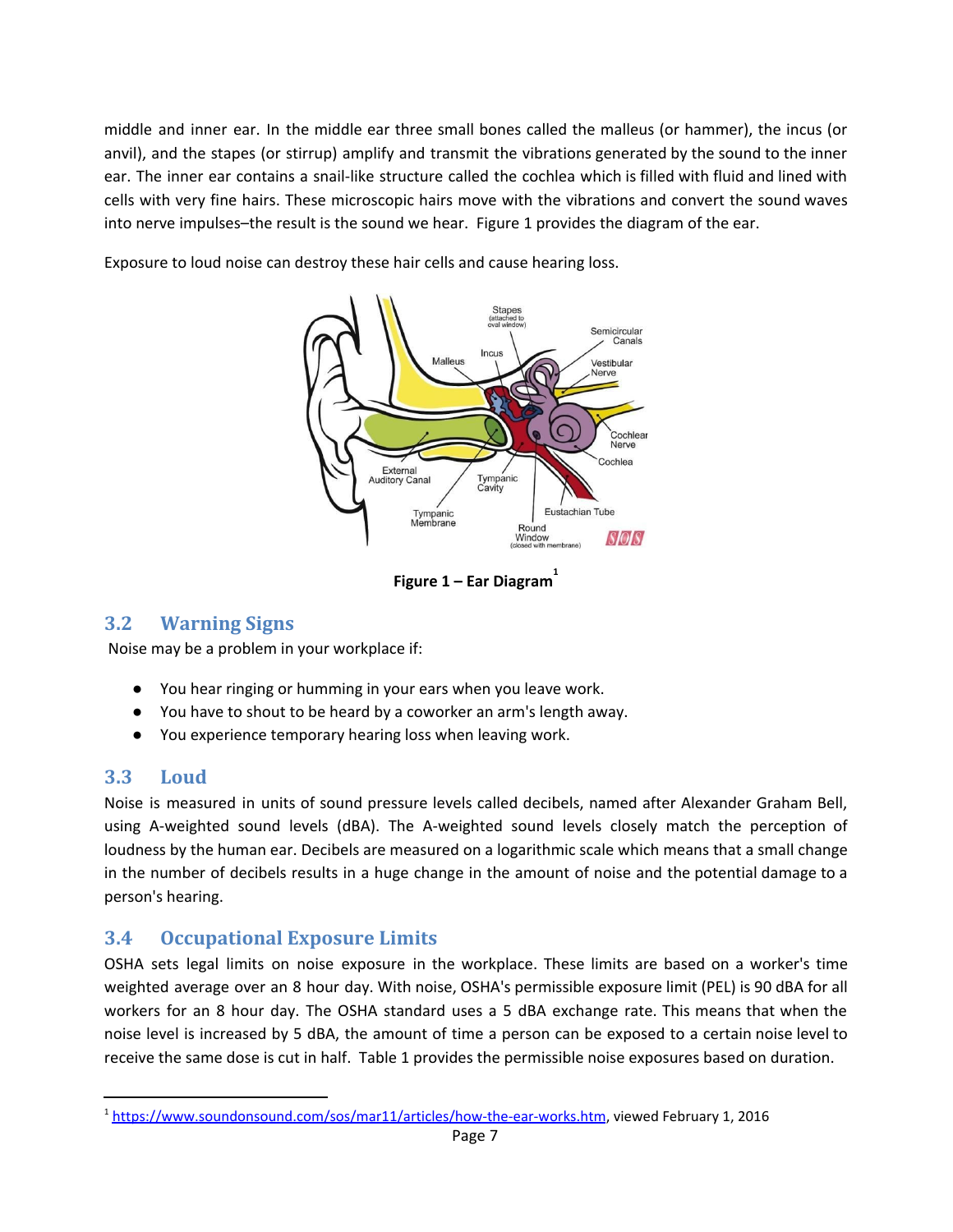| Table 1 - Permissible Noise Exposures |                     |  |  |
|---------------------------------------|---------------------|--|--|
| <b>Duration per Day</b>               | <b>Sound Level</b>  |  |  |
| (hours)                               | (dBA slow response) |  |  |
| 8                                     | 90                  |  |  |
| 6                                     | 92                  |  |  |
| 4                                     | 95                  |  |  |
| 3                                     | 97                  |  |  |
| $\overline{2}$                        | 100                 |  |  |
| 1.5                                   | 102                 |  |  |
| 1                                     | 105                 |  |  |
| 0.5                                   | 110                 |  |  |
| 0.25 or less                          | 115                 |  |  |

The National Institute for Occupational Safety and Health (NIOSH) has recommended that all worker exposures to noise should be controlled below a level equivalent to 85 dBA for eight hours to minimize occupational noise induced hearing loss. NIOSH has found that significant noise-induced hearing loss occurs at the exposure levels equivalent to the OSHA PEL based on updated information obtained from literature reviews. NIOSH also recommends a 3 dBA exchange rate so that every increase by 3 dBA doubles the amount of the noise and halves the recommended amount of exposure time.

#### <span id="page-7-0"></span>**4.0 NOISE MONITORING**

Noise monitoring is broken down into two categories: Area Monitoring and Personal Monitoring. Area measurements are obtained first. If noise levels approach or exceed prescribed levels, personal monitoring using dosimeters is then performed. Employees should contact Director of EH&S to request a noise monitoring.

### <span id="page-7-1"></span>**4.1 Area Monitoring**

The Director of EH&S should be contacted for assessments regarding noise concerns in any area. Areas that are identified through a previous survey, with existing signage or posting, or which contain noisy equipment/machinery when in operation shall have a baseline sound level survey conducted and on record. If noise levels are found to be below 80 dBA in an area, no further monitoring is required provided there are no substantial process or equipment changes.

Areas identified to be at or above 80 dBA, but less than 85 dBA, shall be surveyed every three years but are not required to be posted. Employees working in such areas are not enrolled in the Hearing Conservation Program and are not required to wear hearing protection devices, though it may be provided if the noise causes a nuisance or distraction.

Areas identified to be at or above the action level of 85 dBA will be classified as "high noise areas" and shall be surveyed every two years. More frequent surveys should be completed if substantial equipment, structural, or process changes occur, which could impact noise in the area. As part of the identification of high noise areas, appropriate signage shall be posted on all entrances to the area or on the source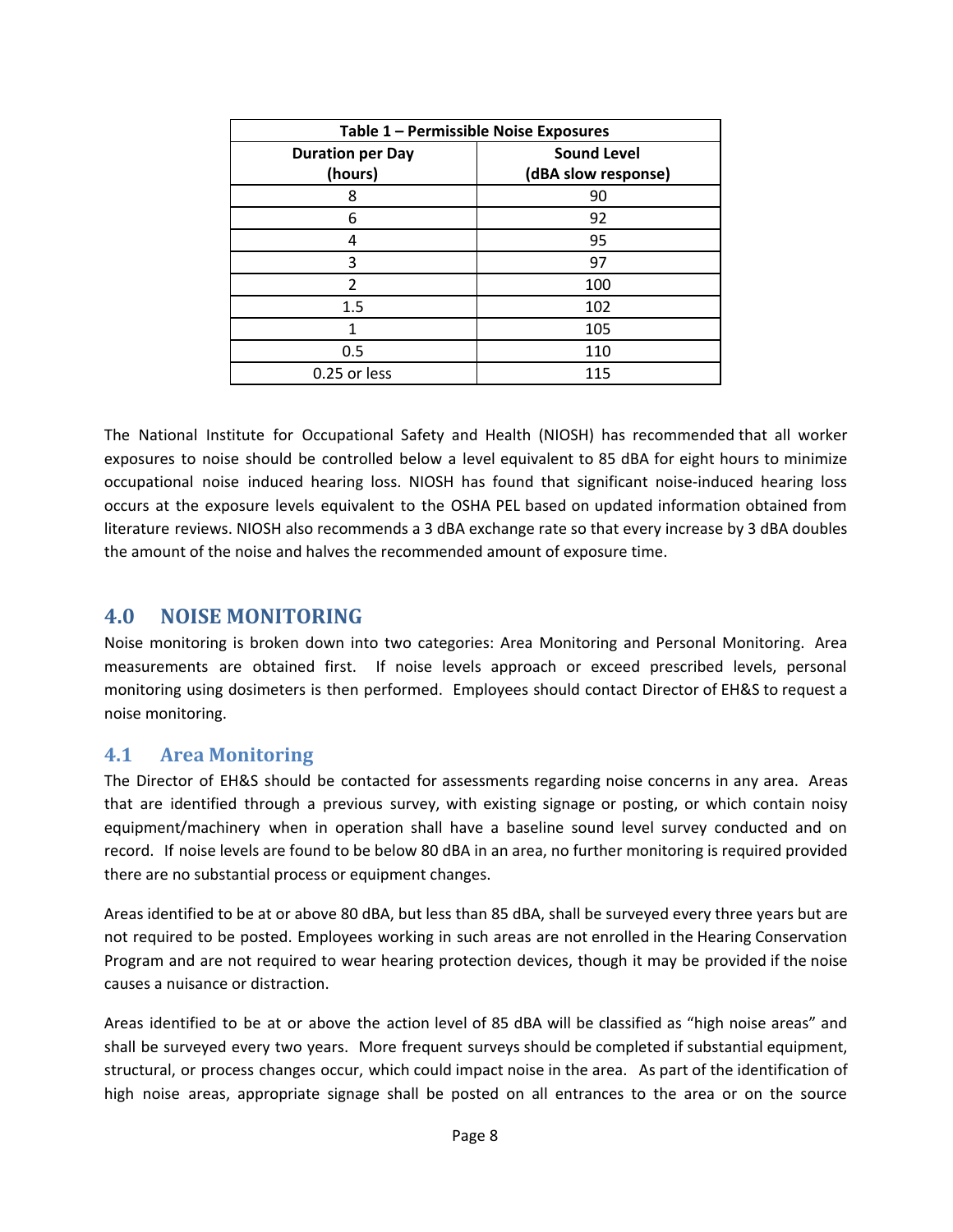machinery/equipment if it is intermittently in use by an operator (e.g., a centrifuge unit). Anyone entering a posted high noise area must wear proper hearing protection, regardless of the duration spent in the area or whether the person is enrolled in this program. The Director of EH&S shall be informed of any area where the posting of signs is required. It is the responsibility of the area supervisor, assisted by the Director of EH&S, to ensure that these precautions are maintained.

Area monitoring shall be conducted using a pre- and post-calibrated sound level meter (SLM), programmed for A-weighting, slow response, and meeting or exceeding the requirements for a Type 2 SLM per the American National Standards Institute (ANSI) S1.4, "Specification for Sound Level Meters". The calibrator must be recommended by the 4 SLM manufacturer and the difference between the before and after calibration shall be within plus or minus 1 dB.

Surveys of locations should include a diagram which characterizes the space (i.e. location of equipment and personnel work locations). Measurements should be taken at ear level at each of the indentified work locations. Additional measurements should be recorded at all entrances. Diagrams and SLM measurements should be recorded on a Noise Survey Form. On rare occasions, monitoring may be conducted in locations with a high magnetic field, which may damage or destroy the SLM. On such occasions, monitoring can be conducted using a manufacturer supplied extension cable and nonmagnetic microphone.

### <span id="page-8-0"></span>**4.2 Personal Monitoring**

Supervisors, who oversee the work of an employee in a high noise area, must submit the name of the employee to the Director of EH&S. All employees assigned to work in a high noise area, regardless of duration, must submit to an initial 8- hour personal noise dosimetry evaluation within six months of assignment. Any employee may request a personal noise dosimetry evaluation by the Hearing Conservation Program.

Employees working in high noise areas shall be monitored at least every two years to determine their noise exposure. In lieu of conducting noise dosimetry for all employees, "Similar Exposure Group" dosimetry sampling may be conducted utilizing representative exposure averages. Any employee found to be exposed to a single 8-hr TWA of 85 dBA or greater must be enrolled in this program. No employee shall be exposed unprotected to continuous noise greater than 115 dBA or to intermittent /impact noise greater than a peak C-weighted level of 140 dB.

Personal monitoring shall be conducted using a pre- and post-calibrated dosimeter, programmed for A-weighting, slow response, 80 dBA threshold, 85 dBA criterion level, 3 dBA Exchange Rate, and meeting or exceeding the requirements for a Type 2 dosimeter per the ANSI S1.25, "Specification for Personal Dosimeters". The calibrator must be recommended by the dosimeter manufacturer and the difference between the before and after calibration shall be within plus or minus 1 dB. All intermittent, continuous, and impulse sound level from 80-140 dB shall be integrated into the dosimetry measurement. Settings and results should be recorded on the Dosimetry Noise Survey Form.

The dosimeter should be placed in the "hearing zone" (at ear level) prior to the start of the employee's work shift and remain in place for the 8 hour duration. The dosimeter should be attached and detached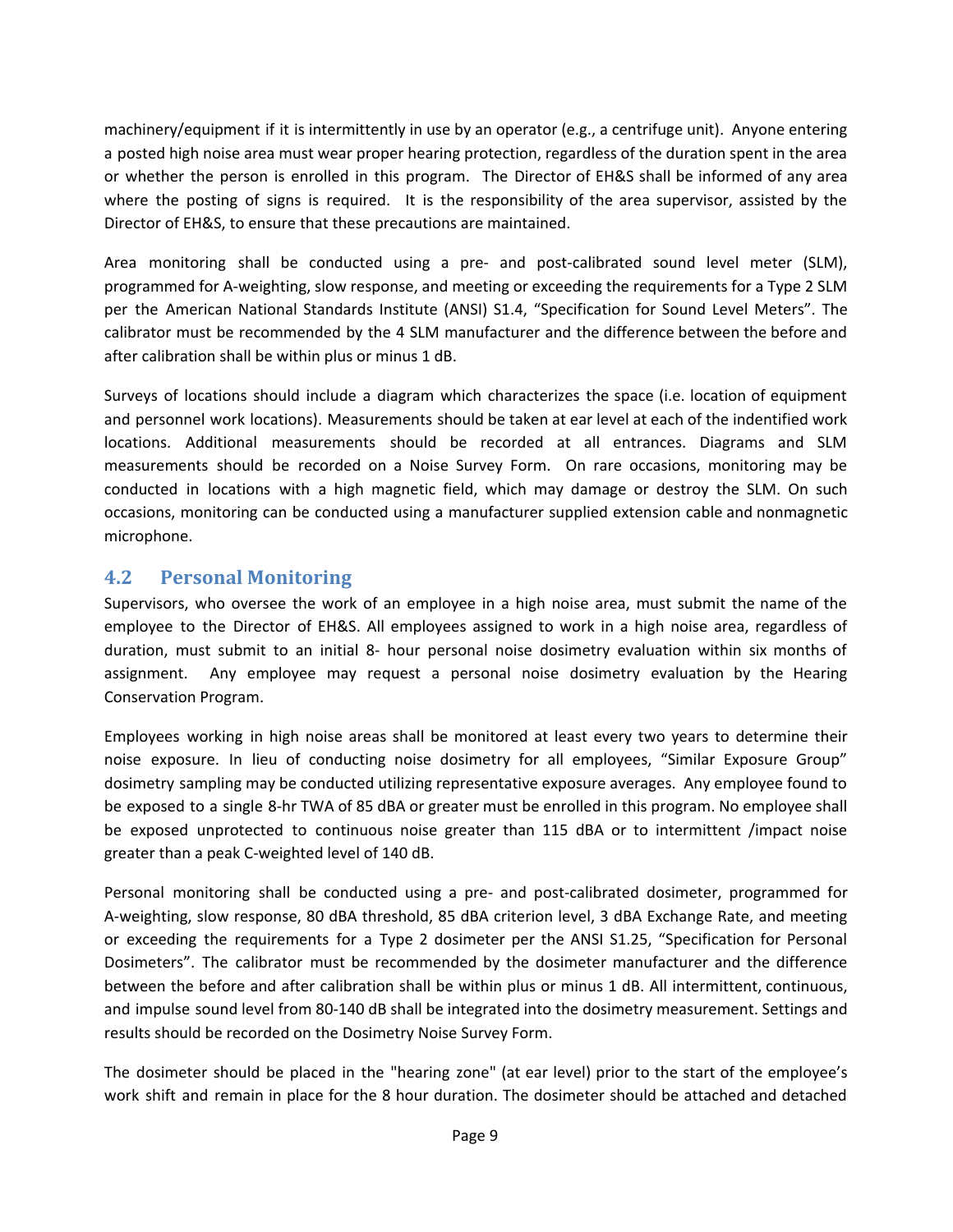before and after it enters the recording mode so that noise artifacts are not introduced. Attachment will depend on the type of dosimeter used. At the completion of the 8-hour shift, the dosimeter will be returned to the Director of EH&S or a contractor for analysis.

When dosimeters cannot be used to obtain a TWA (e.g., areas with high magnetic fields or work that may expose the dosimeter to water or contaminants), the TWA may be derived by calculation using current American Industrial Hygiene Association (AIHA) formulas.

Within 30-working days, the employee will be notified in writing of the dosimetry results. Notification will also be sent to the Department's Director, Manager, or Supervisor if measurements meet or exceed the action level.

Repeat dosimetry monitoring shall occur when significant changes to employee work areas are determined to have altered the noise exposure potentials (e.g., change in process, equipment, facility, or controls) or when an employee has a clinically observed condition that warrants further evaluation.

## <span id="page-9-0"></span>**5.0 CONTROLS**

Noise controls are the first line of defense against excessive noise exposure. The use of these controls should aim to reduce the hazardous exposure to the point where the risk to hearing is eliminated or minimized. With the reduction of even a few decibels, the hazard to hearing is reduced, communication is improved, and noise-related annoyance is reduced. There are several ways to control and reduce worker exposure to noise in a workplace. Below are the three key points when determining how to reduce noise:

- 1. Less time
- 2. Further distance
- 3. Use shielding

## <span id="page-9-1"></span>**5.1 Engineering Controls**

Engineering controls that reduce sound exposure levels are available and technologically feasible for most noise sources. Engineering controls involve modifying or replacing equipment, or making related physical changes at the noise source or along the transmission path to reduce the noise level at the worker's ear. In some instances the application of a relatively simple engineering noise control solution reduces the noise hazard to the extent that further requirements of the OSHA Noise Standard and the required program elements are not necessary. Examples of inexpensive, effective engineering controls include some of the following:

- Choose low-noise tools and machinery (e.g., Buy Quiet [Roadmap](http://buyquietroadmap.com/buy-quiet-purchasing/buy-quiet-process-roadmap/?doing_wp_cron=1392220083.4423069953918457031250) (NASA)).
- Maintain and lubricate machinery and equipment (e.g., oil bearings).
- Place a barrier between the noise source and employee (e.g., sound walls or curtains).
- Enclose or isolate the noise source.

#### <span id="page-9-2"></span>**5.2 Administrative Controls**

Administrative controls are changes in the workplace that reduce or eliminate the worker exposure to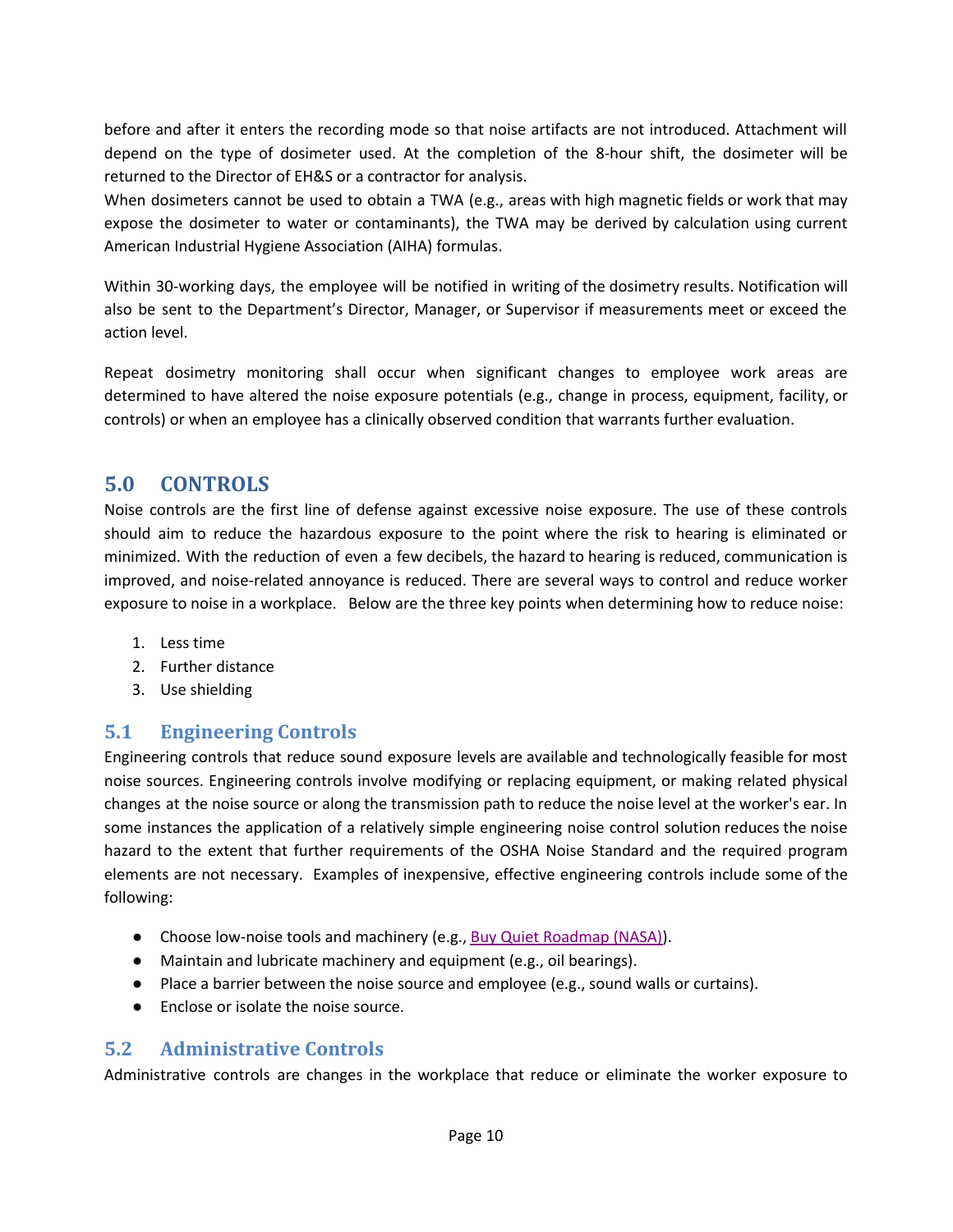noise. Examples include:

- Operating noisy machines during shifts when fewer people are exposed.
- Limiting the amount of time a person spends at a noise source.
- Providing quiet areas where workers can gain relief from hazardous noise sources (e.g., construct a sound proof room where workers' hearing can recover – depending upon their individual noise level and duration of exposure, and time spent in the quiet area).
- Restricting worker presence to a suitable distance away from noisy equipment.
- Controlling noise exposure through distance is often an effective, yet simple and inexpensive administrative control. This control may be applicable when workers are present but are not actually working with a noise source or equipment. Increasing the distance between the noise source and the worker, reduces their exposure. In open space, for every doubling of the distance between the source of noise and the worker, the noise is decreased by 6 dBA.

### <span id="page-10-0"></span>**5.3 Personal Protective Equipment**

Hearing protection devices will be required when engineering and/or administrative controls are considered to be infeasible economically and/or technically. Departments shall make hearing protection available at no cost to their employees who are exposed to TWA noise levels of 85 dBA or greater. Hearing protection will also be provided to employees with routine periodic noise exposure over 85 dBA. Below are the types of hearing protection devices. The Director of EH&S or contractor will determine hearing protection attenuation necessary for the specific noise environments in which hearing protection is required to be worn.

The type of hearing protection provided to employees will be documented on the Record of Hearing Protection Needs form provided in Appendix B.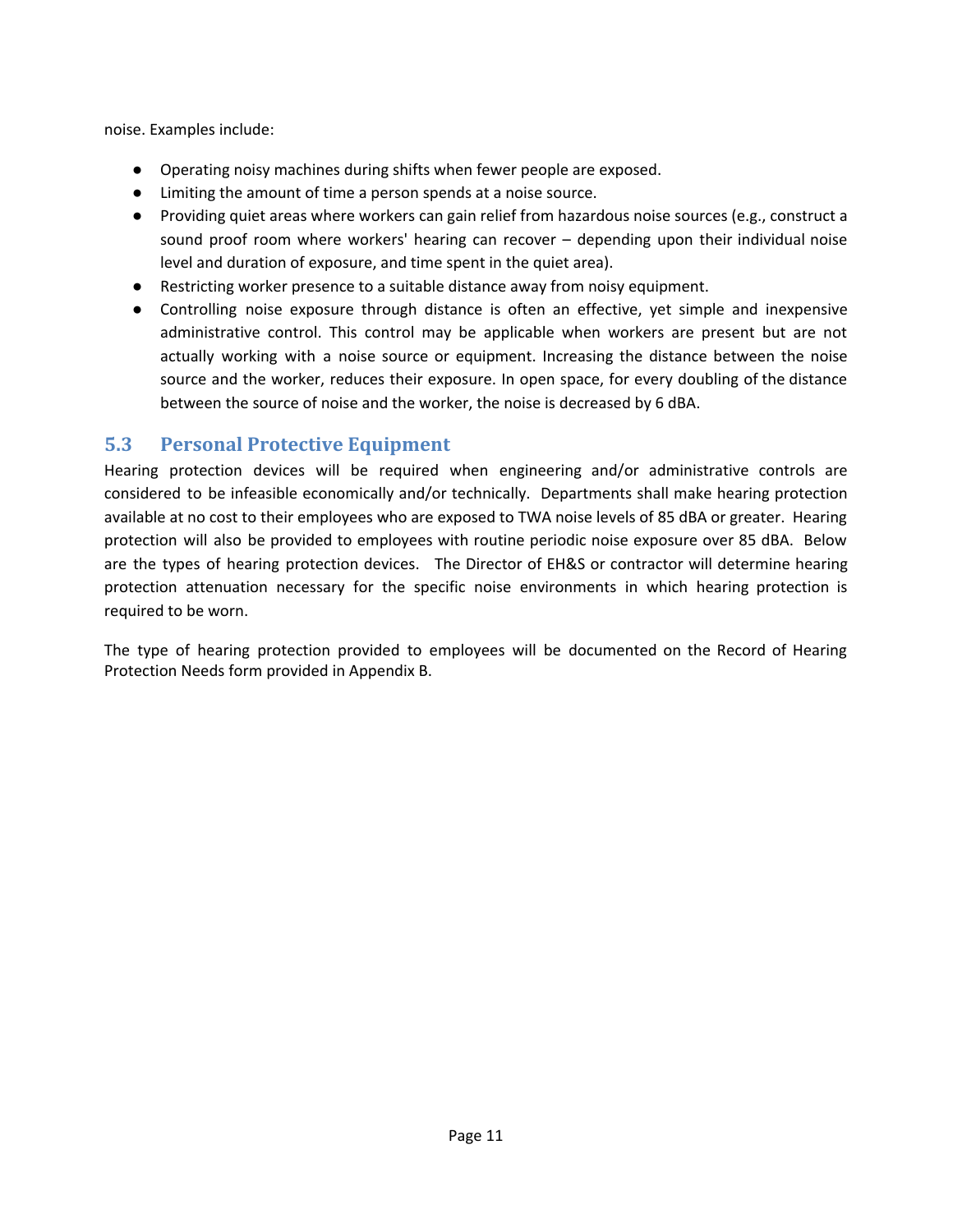#### <span id="page-11-0"></span>**5.3.1 Types**

Table 2 provides information regarding the different types of hearing protection devices.

| Table 2 - Types of Hearing Protection Devices |                                                                           |                                                                                                                                                  |                                                                                                                                                                                                                                           |         |  |
|-----------------------------------------------|---------------------------------------------------------------------------|--------------------------------------------------------------------------------------------------------------------------------------------------|-------------------------------------------------------------------------------------------------------------------------------------------------------------------------------------------------------------------------------------------|---------|--|
| <b>Type</b>                                   | <b>Description</b>                                                        | <b>Advantages</b>                                                                                                                                | <b>Disadvantages</b>                                                                                                                                                                                                                      | Example |  |
| Foam<br>Earplugs                              | $\frac{1}{4}$ to $\frac{1}{2}$ inch foam<br>to be inserted<br>into ear    | Small<br>Inexpensive<br>Portable<br>More comfortable<br>than others<br>No interference                                                           | Hard to fit<br>May introduce dirt<br>into ear canal<br><b>Protection level</b><br>varies based on ear<br>canal, insertion                                                                                                                 |         |  |
| Molded or<br>Pre-molded<br>Earplugs           | Small, flexible<br>devices<br>Seal against ear<br>canal wall<br>Re-usable | from hair or<br>glasses<br>Variety of sizes<br>Carrying case for<br>convenience<br>Washable<br>Re-usable                                         | method, and<br>wax/hair in canals<br>May need different<br>size for each ear                                                                                                                                                              |         |  |
| Earmuffs                                      | Ear cushions<br>that seal against<br>head and<br>directly over<br>ears    | Easy to fit properly<br>Fits "most" people<br>Less time and<br>effort applying and<br>fitting<br>Easily<br>visible/monitored<br>Not easy to lose | Uncomfortable in hot<br>environments<br>May restrict head<br>motion<br>Hair, facial hair, and<br>glasses can alter<br>protection<br>Protection is less in<br>low frequency<br>Depends on an air<br>tight seal between<br>cushion and head |         |  |

#### <span id="page-11-1"></span>**5.3.2 Noise Reduction Ratio**

Only hearing protection with suitable Noise Reduction Ratio (NRR) will be used at Simmons. The NRR used for calculating attenuated noise exposure levels will be calculated using the following equations. A safety factor of 50% will be used for these calculations.

A common method used for **single protection** (either muffs or plugs) is as follows:

- 1. Determine the laboratory-based noise attenuation provided by the hearing protection device. This is referred to as the NRR and is listed on the packaging.
- 2. Subtract the NRR from the C-weighted TWA workplace noise level, as follows: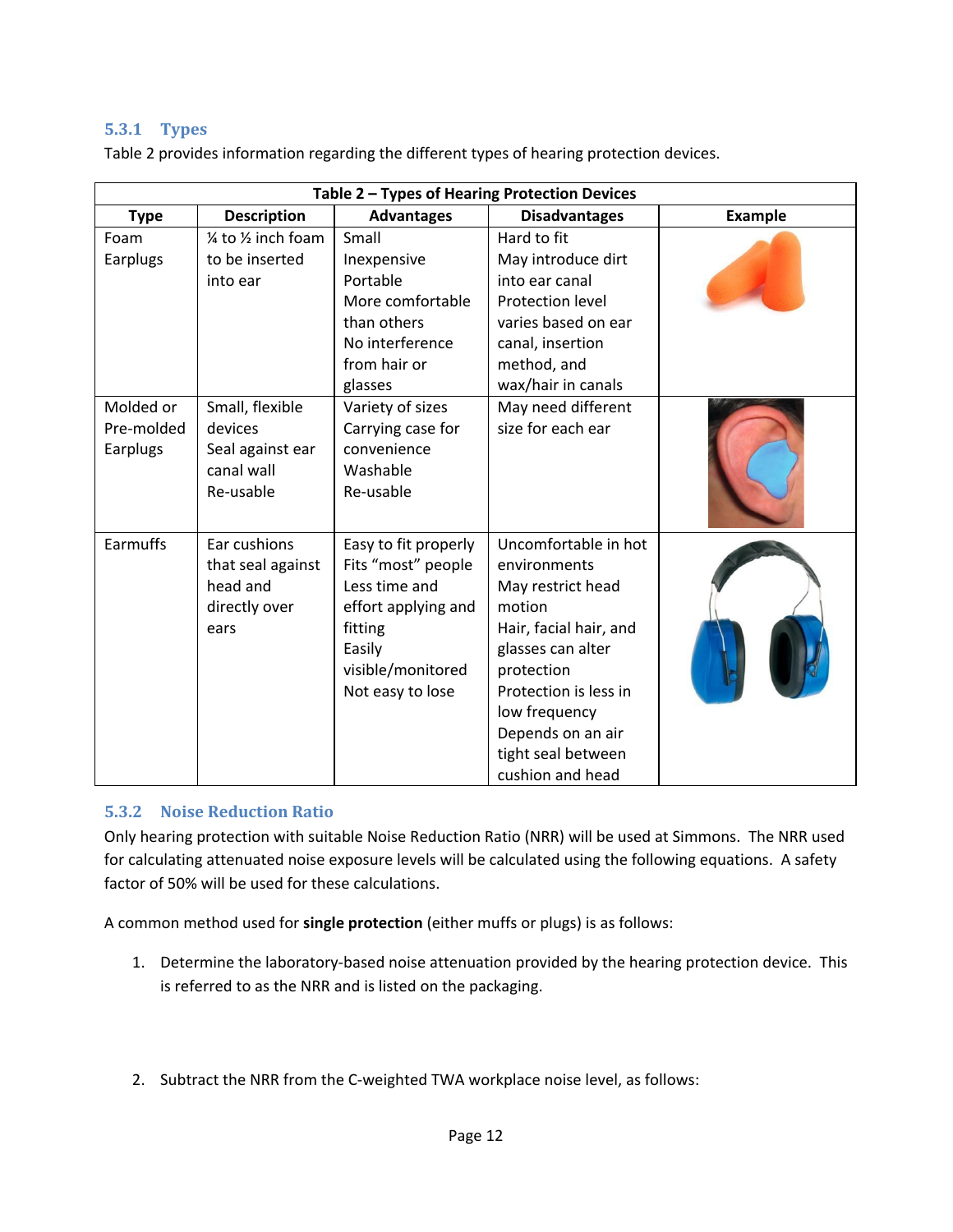#### **Estimated Exposure (dBA) = TWA (dBC) - NRR**

If C-weighted noise level data is not available, A-weighted data can be used by subtracting a 7 dB correction factor from the NRR, as follows:

#### **Estimated Exposure (dBA) = TWA (dBA) - (NRR - 7)**

*Example:*

TWA=100 dBA, muff NRR=19 dB

Estimated Exposure =  $100 - (19-7) = 88$  dBA

For **dual protection** (ear muffs and plugs are used simultaneously) use the following:

- 1. Determine the laboratory-based NRR for the **higher** rated protector (NRR<sub>h</sub>).
- 2. Subtract 7 dB from NRR<sub>h</sub> if using A-weighted sound level data.
- 3. Add 5 dB to the field-adjusted NRR to account for the use of the second hearing protector.
- 4. Subtract the remainder from the TWA as follows:

```
Estimated Exposure (dBA) = TWA (dBC) - (NRRh + 5) , or
```

```
Estimated Exposure (dBA) = TWA (dBA) - [(NRRh
- 7) + 5]
```
*Example:*

TWA=110 dBA, plug NRR=29, and muff NRR=25 dB

Estimated Exposure =  $110 - [(29 - 7) + 5] = 83$  dBA

#### <span id="page-12-0"></span>**6.0 AUDIOGRAMS/HEARING TESTS**

Employees subject to the Hearing Conservation Program who have TWA noise exposures of 85 dBA or greater for an eight (8) hour work shift will be required to have both a baseline and annual audiogram. The audiograms will be provided by THCS and conducted by an occupational health provider with no cost to the employee.

The baseline audiogram will be given to an employee within one (1) month of employment with Simmons and before any exposure to high noise levels. Annual audiograms will be performed within one year from the date of the previous audiogram. It is the responsibility of the individual and THCS to schedule the annual audiogram.

If an annual audiogram shows that an employee has suffered a standard threshold shift, the employee will be retested within thirty (30) days of the annual audiogram. If the retest confirms the occurrence of a standard threshold shift, the employee will be notified in writing within twenty-one (21) days of the confirmation. Employees who do experience a standard threshold shift will be refitted with hearing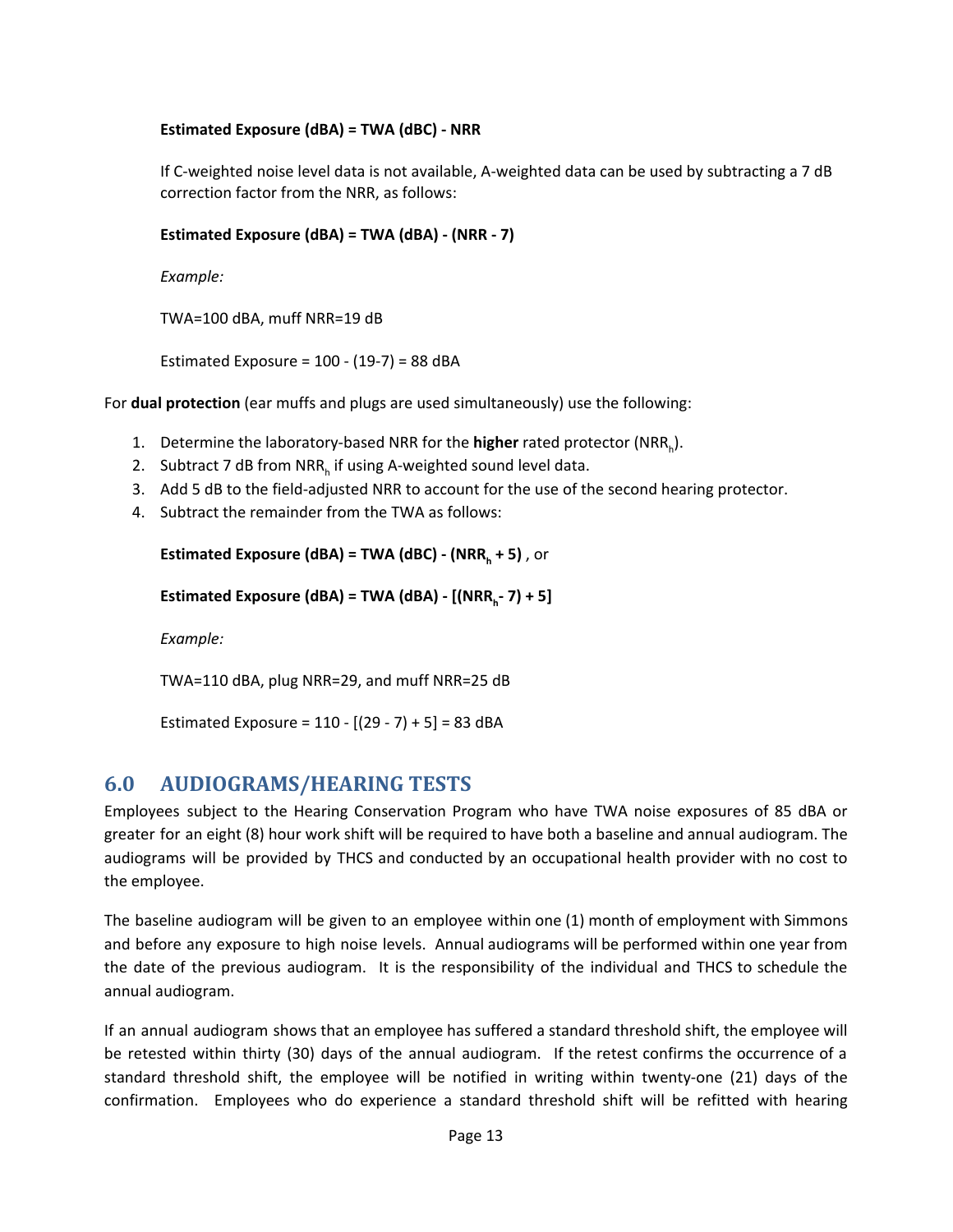protection and provided more training on the effects of noise.

### <span id="page-13-0"></span>**7.0 TRAINING**

Affected employees will be required to attend training concerning the proper usage and wearing of hearing protection. The training will be conducted by Director of EH&S, or a contractor, within a month of hire and annually thereafter.

Training shall consist of the following components:

- How noise affects hearing and hearing loss;
- Review of the OSHA hearing protection standard;
- Explanation of audiometric testing;
- Rules and procedures;
- Locations within company property where hearing protection is required; and
- How to use and care for hearing protectors.

### <span id="page-13-1"></span>**8.0 RECORD KEEPING**

#### <span id="page-13-2"></span>**8.1 Annual Review**

This Hearing Conservation Program will be reviewed at least annually by the Director of EH&S, a representative from the Buildings and Grounds Department, and one representative from the affected departments. It will be revised as necessary. Revisions will be documented in the table provided at the beginning of this document. The review will include at a minimum:

- 1. Review of hearing conservation policies and practices to determine compliance.
- 2. Review of OSHA and/or industry data to help improve the overall program.
- 3. Review accidents or incidents associated with noise.
- 4. Evaluate the efficacy of the procedures outlined in this program.

#### <span id="page-13-3"></span>**8.2 Training**

THCS will document that the required training has been provided to the affected employees. Training sign-in sheets or an on-line program will be part of this documentation. A qualified instructor will be utilized for this training and training certificates will be provided by instructor or the on-line program.

## <span id="page-13-4"></span>**9.0 STANDARDS, REFERENCES, AND REGULATIONS**

The following standards, references, and regulations were reviewed or used to develop this Hearing Conservation Program:

● Arizona State University's *Hearing Conservation Program*, [https://www.asu.edu/ehs/documents/asu-hearing-conservation-program.pdf,](https://www.asu.edu/ehs/documents/asu-hearing-conservation-program.pdf) dated February 2010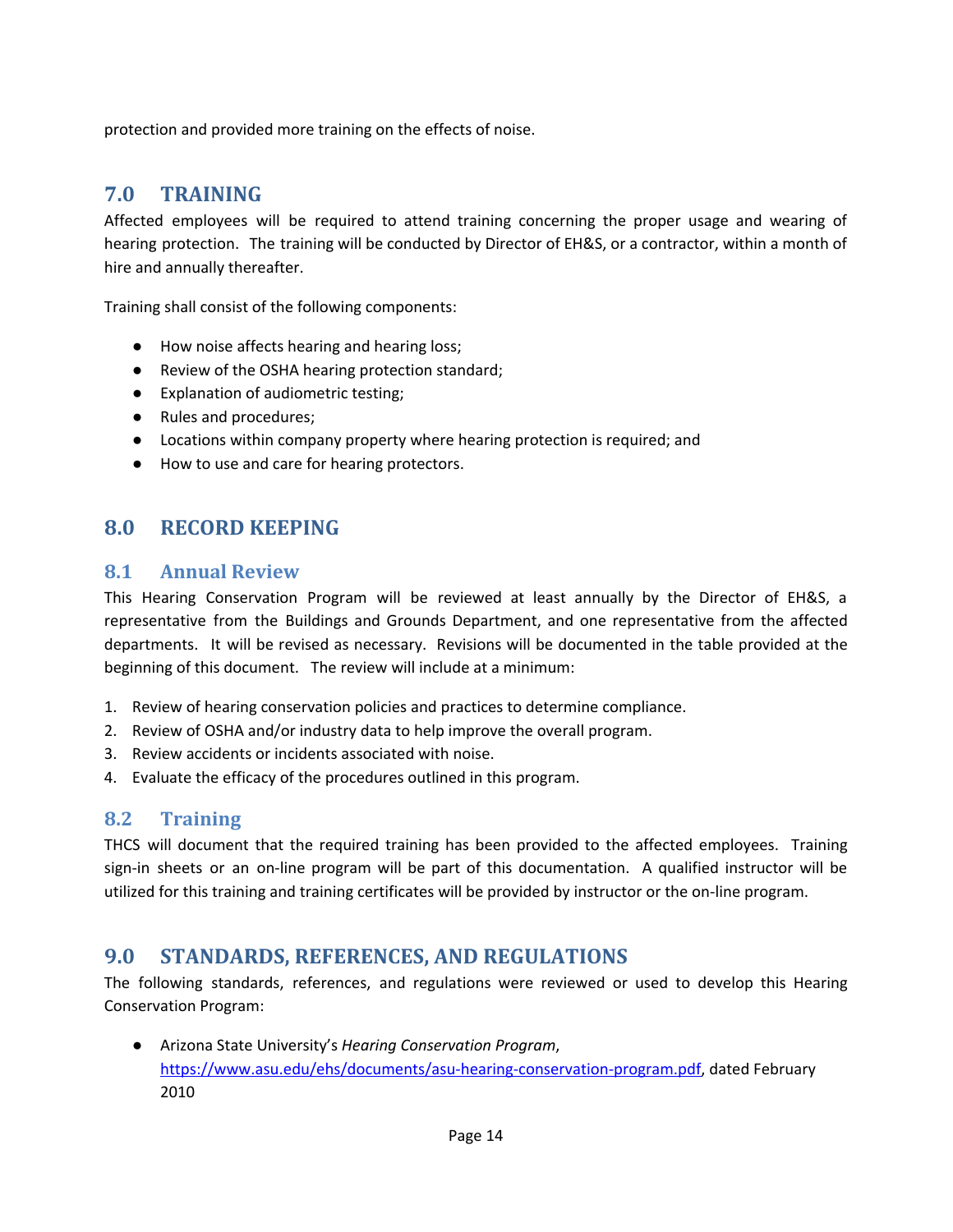- Centers for Disease Control and Prevention/National Institutes for Occupational Safety and Health, *Hearing Protection Devices Training Presentation,* [http://www.cdc.gov/niosh/mining/UserFiles/workshops/hlp1/05-HudakHearingProtectors.pdf,](http://www.cdc.gov/niosh/mining/UserFiles/workshops/hlp1/05-HudakHearingProtectors.pdf) dated June 2005
- National Institutes of Health, *Hearing Conservation Program,* <http://www.ors.od.nih.gov/sr/dohs/Documents/NIH%20Hearing%20Conservation%20Program.pdf> , dated May 2013
- OSHA's Noise and Hearing Conservation Webpage, <https://www.osha.gov/SLTC/noisehearingconservation/index.html>)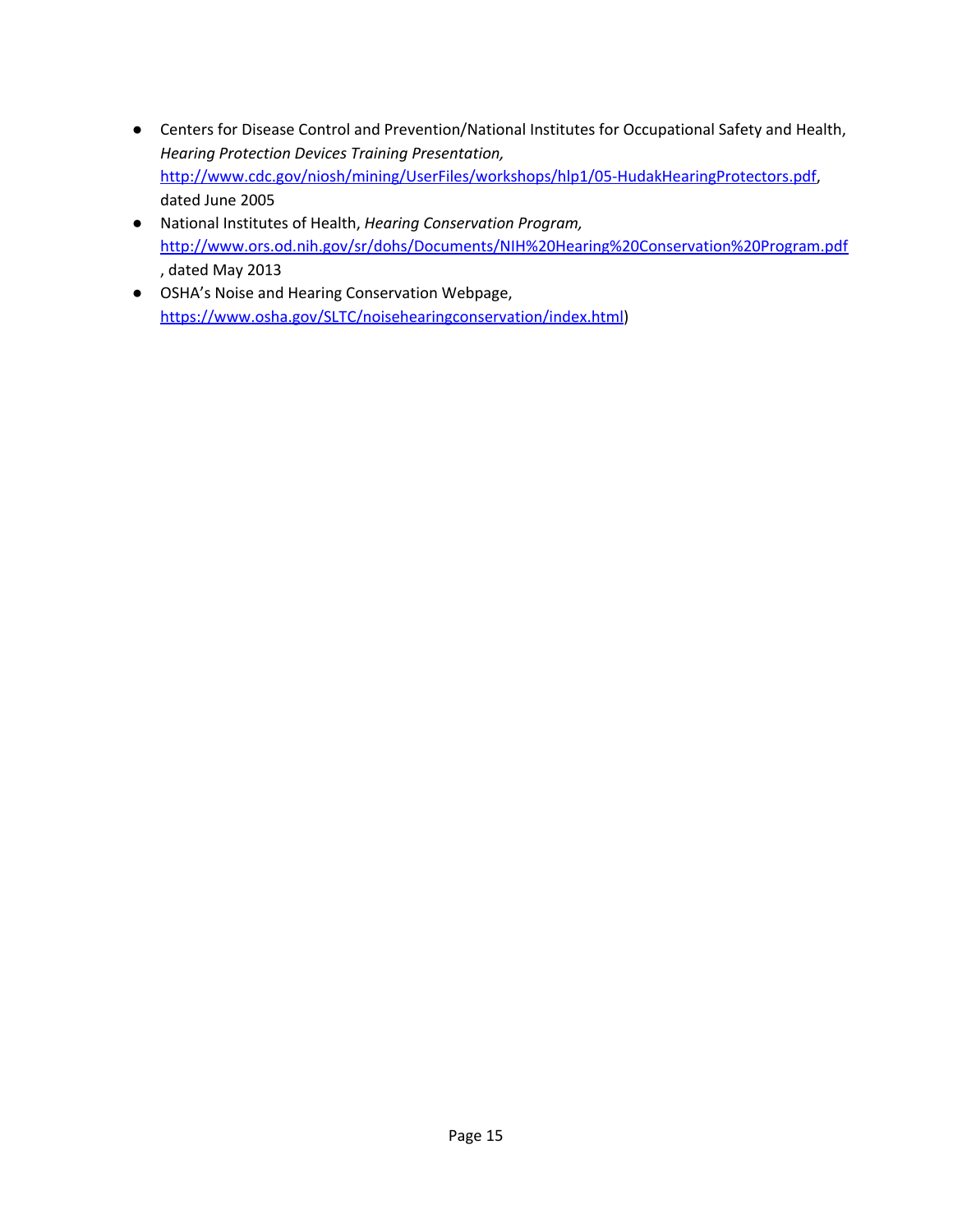#### **APPENDIX A**

#### **DEFINITIONS**

#### **Action Level:**

The level of noise exposure at which:

- An employee must be enrolled in the Hearing Conservation Program and provided audiometric testing
- Representative noise exposure monitoring is required by EH&S
- Hearing protectors and training on noise hazards must be provided to the employee

\*OSHA has set the current action level at 85 A-weighted decibels, or dBA, over an eight-hour period.

**Audiogram Testing** : Exams that measure the sensitivity of a person's hearing threshold in decibels. The testing also establishes a baseline hearing threshold that is compared to later exams to determine if hearing loss has occurred.

**Audiologist** : A professional specializing in the study and rehabilitation of hearing, who is certified by the American Speech-Language-Hearing Association or licensed by a state board of examiners.

**A-Weighted:** The A weighting, expressed as dBA, is the scale used for most occupational noise measurements. The A weighting approximates the range of human hearing as it filters out lower frequency noises, which are not as damaging as the higher frequencies.

**Baseline Audiogram** : The audiogram against which future audiograms are compared.

**Continuous Noise** : Noise levels that vary with intervals of one second or less.

**C-Weighted** : Expressed as dBC. The C weighting filters include both high and low frequency noise and are used for impact noise and in the selection of hearing protection.

**Decibels (dB):** A measure of the sound level (loudness). The decibel scale is a logarithmic scale; as an example, a 90 dB noise is ten times louder than a 80 dB noise.

**Frequency:** A sound's pitch measured in hertz (hz); high pitches are high frequency sounds.

**Hearing Protection Devices (HPD's):** Personal protective equipment that is designed to be worn in the ear canal or over the ear to reduce the sound level reaching the ear drum. Examples include ear muffs or plugs.

**Hearing Threshold Level (HTL)** : The lowest threshold that the employee can hear the test tone during an audiometric test. The HTL's are recorded on the employee's audiogram.

**Hertz (Hz)** : A unit of measurement of frequency, expressed as cycles per second.

**Impulse/Impact Noise** : Noise that is a sharp burst of sound, generally less than one-half second in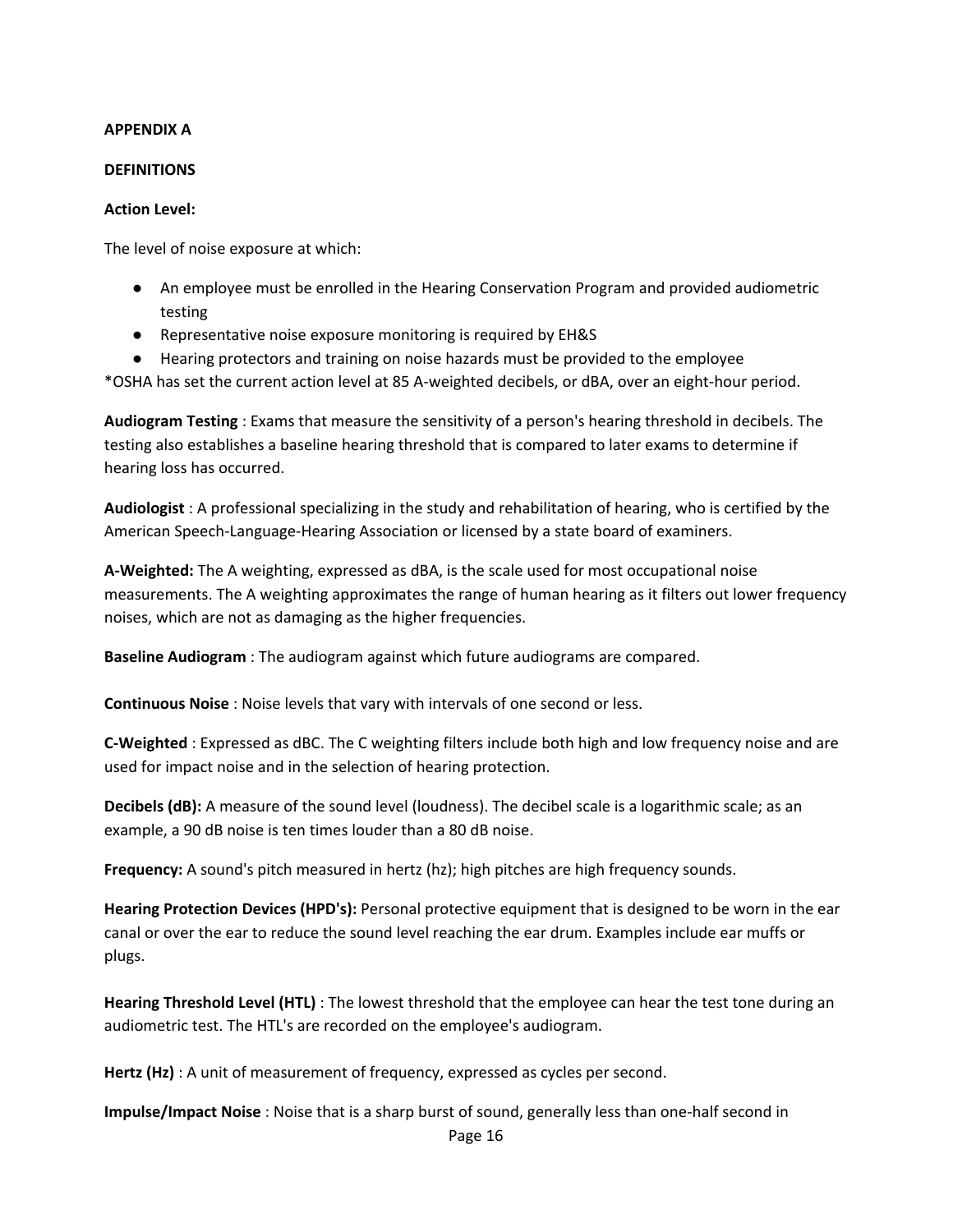duration, that does not repeat itself more than once per second.

**Noise:** Unwanted sound.

**Noise Dosimeter** : An instrument worn by an individual that integrates the sound level exposure over a period of time.

**Noise Reduction Rating (NRR)** : The Noise Reduction Rating of hearing protection devices (HPD) indicates the theoretical amount of reduction of noise levels that can be achieved if the HPD is worn correctly. This rating is shown on the HPD packaging.

**Otolaryngologist** : A physician specializing in diagnosis and treatment of disorders of the ear, nose and throat.

**Permissible Exposure Limit (PEL)** : 90 dBA TWA. Employees may be exposed to 90 dBA for an 8 hour time weighted average (TWA) exposure without experiencing serious hearing effects.

**Pitch** : Another term for sound frequency. Higher pitches are higher frequency sounds.

**Representative Exposure** : Measurements of an employee's noise dose or 8-hour time weighted average sound level that is representative of the exposures of other employees in the workplace.

**Sound** : A vibration or pressure oscillation that is detectable by the ear drum.

**Sound Level Meter** : An instrument used for the measurement of noise in sound level surveys.

**Speech Interference Levels (SILs)** : The frequencies most associated with speech, which are the 500-4000 hz (frequency) range. Vowels (a, e, i, o, u) are low frequency sounds (below 2000 hz) and consonants (b, c, d, etc) are high frequency sounds. The low frequencies are the least affected by noise. If the high frequencies are affected, t's and p's or s's and f's may be easily confused.

**Standard Threshold Shift:** An average shift from the baseline measurement in either ear of 10 dB or more at 2000, 3000 and 4000 Hz. These frequencies are the most important frequencies in communication and the most sensitive to damage by industrial noise exposure.

**Time-Weighted Average Sound Level** : That sound level, which if constant over an 8-hour exposure, would result in the same noise dose as is measured.

**Threshold of Pain** : A noise level of 120 dB causes pain.

**Weighting Filters, Scales or Networks** : Sound level meters and dosimeters use a selective weighting system (filters) to eliminate certain frequencies from the measurements that are unimportant in the noise exposure.